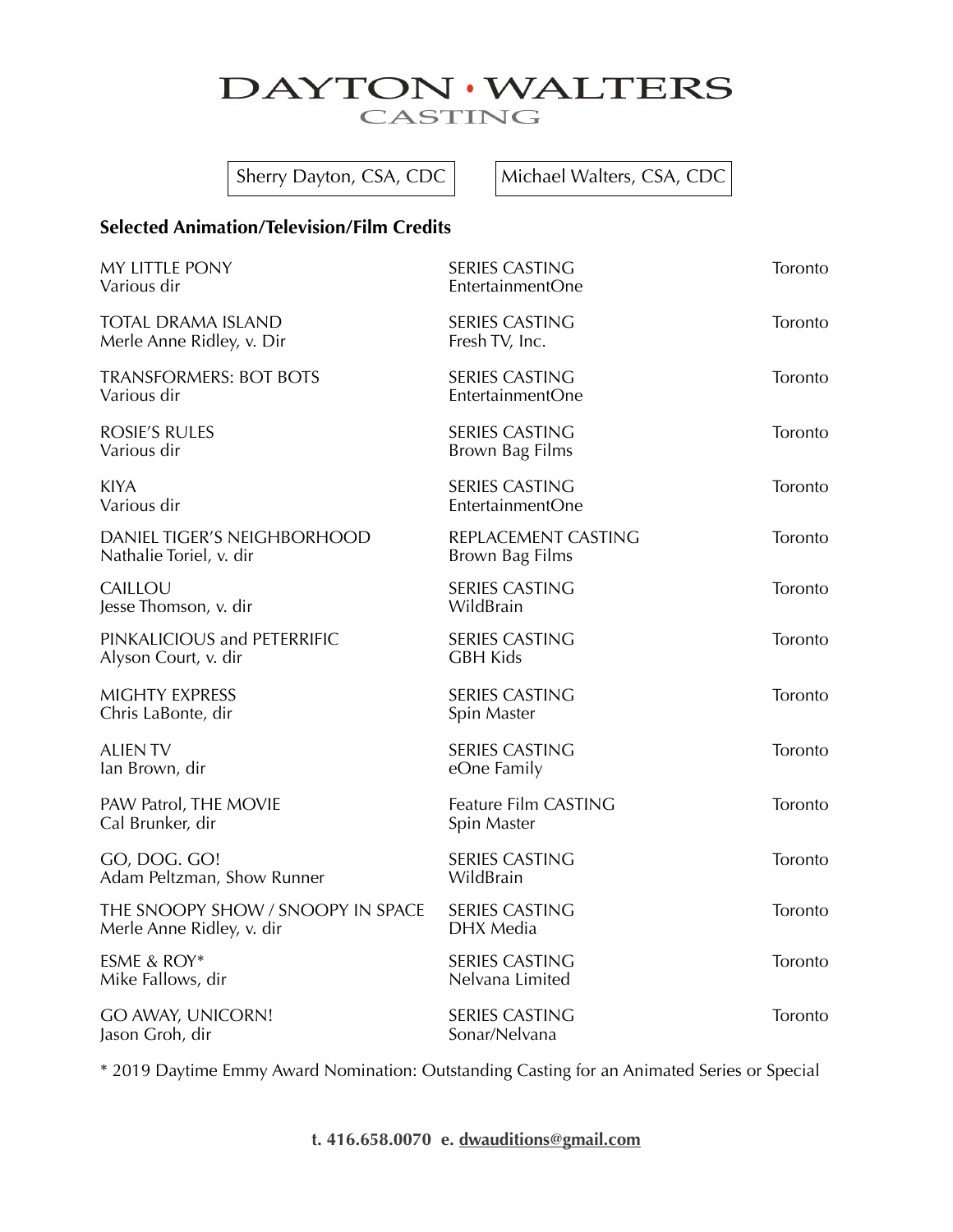# $\begin{matrix} \textbf{DAYTON} \cdot \textbf{WALTERS} \\ \textbf{CASTING} \end{matrix}$

## **Selected Television/Film Credits (con't)**

| <b>CORN &amp; PEG</b><br>Sean Jeffrey, dir                               | <b>SERIES CASTING</b><br>Nelvana Limited                 | Toronto         |
|--------------------------------------------------------------------------|----------------------------------------------------------|-----------------|
| <b>POWERBIRDS</b><br>Allyson Cour, v. dir                                | <b>SERIES CASTING</b><br>Brown Bag Films                 | Toronto         |
| PJ MASKS<br>Christian De Vita, dir                                       | <b>SERIES CASTING</b><br>eOne Family                     | Toronto         |
| <b>CUPCAKE &amp; DINOSAUR</b><br>Pedro Eboli, dir                        | <b>SERIES CASTING</b><br>eOne Family                     | Toronto         |
| <b>HOTEL TRANSYLVANIA</b><br>Robin Budd, dir                             | <b>SERIES CASTING</b><br>Nelvana Limited                 | Toronto         |
| <b>MYSTICONS</b><br>Matt Ferguson, dir                                   | <b>SERIES CASTING</b><br>Nelvana Limited                 | Toronto         |
| ABBY HATCHER, MONSTER CATCHER<br>Jamie Whitney, dir                      | <b>SERIES CASTING</b><br>Spin Master                     | Toronto         |
| <b>CLOUDY WITH A CHANCE of MEATBALLS</b><br>Mark Evestaff, Exec Producer | <b>SERIES CASTING</b><br>DHX Media                       | Toronto         |
| PIRATE'S PASSAGE<br>Mike Barth, Jamie Gallant, dirs                      | <b>MOW</b><br>CBC/ Mahon Pictures Inc.                   | Toronto         |
| <b>INSPECTOR GADGET</b><br>Phillip Stamp, dir                            | <b>SERIES CASTING</b><br>DHX Media                       | Toronto         |
| <b>PAW PATROL</b><br>Jamie Whitney, dir                                  | <b>SERIES CASTING</b><br>Spin Master                     | Toronto         |
| THE DOOZERS<br>Phillip Stamp, dir                                        | <b>SERIES CASTING</b><br>The Jim Henson $Co + DHX$ Media | Toronto         |
| MIKE THE KNIGHT<br>Neil Affleck, dir                                     | <b>SERIES CASTING</b><br>Nelvana Limited                 | Toronto         |
| <b>FRANKLIN &amp; FRIENDS</b><br>Lynn Reist & John Payne, dirs           | <b>SERIES CASTING</b><br>Nelvana Limited                 | Toronto         |
| <b>DETENTIONAIRE</b><br>Kevin Micallef, dir                              | <b>SERIES CASTING</b><br>Nelvana Limited                 | Toronto         |
| THE NEW BABAR<br>Mike Fallows, dir                                       | <b>SERIES CASTING</b><br>Nelvana Limited                 | Toronto         |
| TRIPLE SENSATION (2 seasons)<br>Shelagh O'Brien, dir                     | <b>SERIES CASTING</b><br><b>CBC</b>                      | National Search |
| THE FUTURE IS WILD*<br>Mike Fallows, dir                                 | SERIES CASTING<br>Nelvana Limited                        | Toronto         |
|                                                                          |                                                          |                 |

\* CSA ARTIOS Award Nomination for Outstanding Casting in Animation (2008)

**t. 416.658.0070 e. [dwauditions@gmail.com](mailto:daytonwalters@sympatico.ca)**